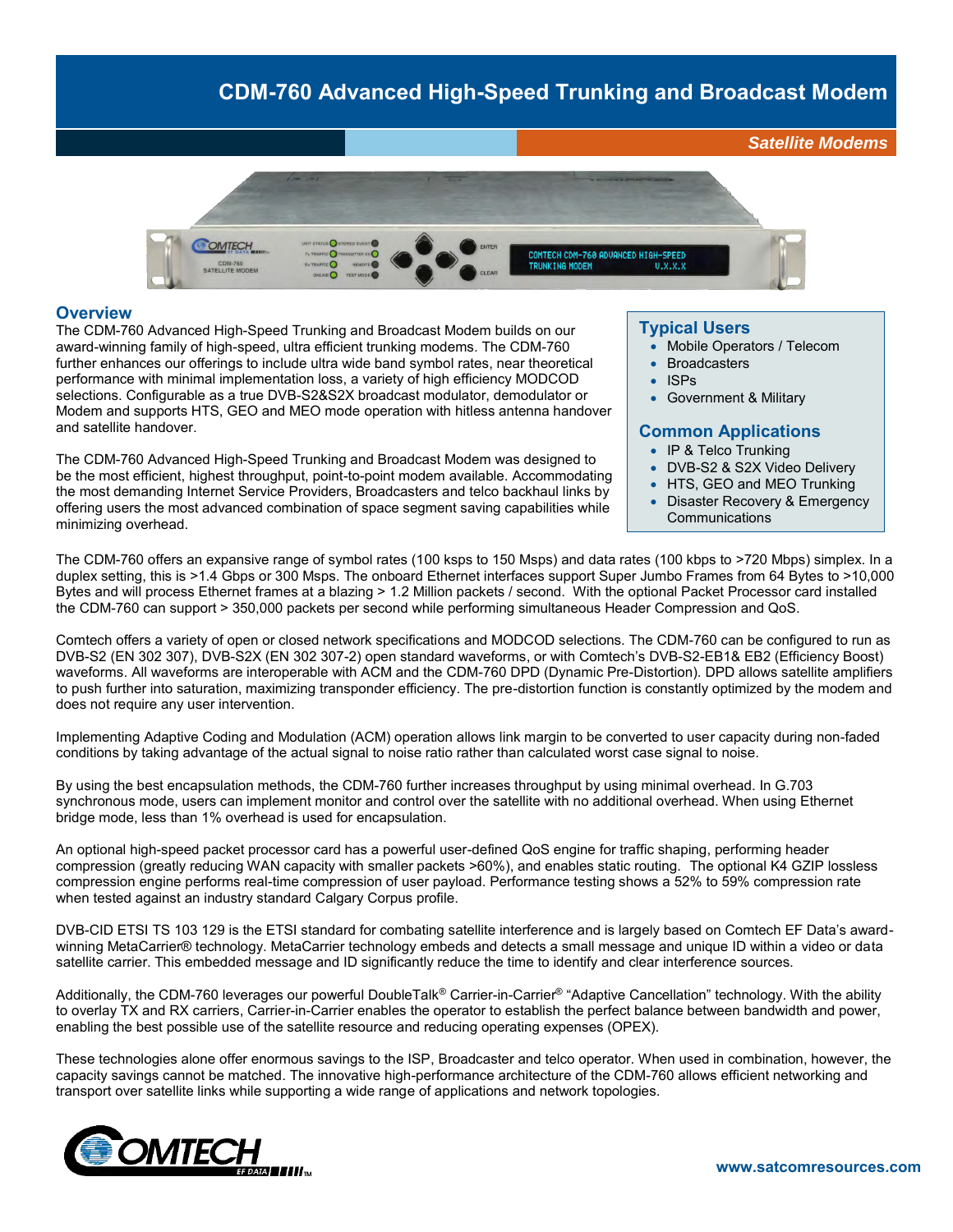

#### **CDM-760 Back Panel**

### **Features**

- Symbol Rate: 0.1 to 150 Msps
- Data Rate: 0.1 to >720 Mbps (Simplex), >1.4 Gbps (Duplex)
- DVB-S2 ETSI EN 302 307 & DVB-S2X EN 302 307-2 compliant
- DVB-S2-EB1&EB2 Efficiency Boost technology
- DoubleTalk Carrier-in-Carrier bandwidth compression
- ACM and CCM
- Embedded MetaCarrier DVB-CID ETSI TS 103 129
- GSE low overhead <1% encapsulation
- K4 GZIP lossless compression
- Automatic Uplink Power Control (AUPC)
- Dynamic Pre-Distortion (DPD)
- Super Jumbo Frame 64 10,240 Byte Support (In Non Packet Processor Mode)
- Packet Processor with > 190,000 PPS simplex and > 350,000 PPS duplex
- 9,000 Byte Jumbo Frame (In Packet Processor Mode)
- Layer 3 Routed Mode operation with up to 256 static routes (>105,000 PPS simplex, >150,000 PPS duplex)
- Modulation: QPSK, 8PSK, 16APSK, 32APSK, 64APSK, 128APSK, 256APSK
- Dual IF: 70/140 MHz, L-Band and L-Band monitor (standard)
- Data Interfaces
	- 2 Gigabit 10/100/1000Base-T interfaces (standard)
	- 1 Optical Gigabit interface (optional)
	- Processes > 600,000 pps simplex, 1.2M pps duplex
	- PIIC optional interface cards
	- ASI (DVB Asynchronous Serial Interface)
	- G.703 E3/T3/STS-1 (34.368, 44.736, 51.84 Mbps)
	- STM-1 Copper SDH (155.52 Mbps)
	- OC-3 SONET single mode or multi-mode 1300 nm (155.52 Mbps)
- Multistream capable (Multi-Interface mux)
- Supports HTS, GEO and MEO mode operation
- Management: HTTP, SNMP, Telnet, RS-232/485
- In-band (over satellite) M&C control
- 1:1 and 1:N redundancy switching available

## **Doubletalk Carrier-in-Carrier**

DoubleTalk Carrier-in-Carrier, based on patented "Adaptive Cancellation" technology, allows transmit and receive carriers of a duplex link to share the same transponder space.

Figure 1 shows the typical full duplex satellite link, where the two carriers are adjacent to each other. Figure 2 shows the typical DoubleTalk Carrier-in-Carrier operation, where the two carriers are overlapping, thus sharing the same spectrum.



When observed on a spectrum analyzer, only the Composite is visible. Carrier 1 and Carrier 2 are shown in Figure 2 for reference only.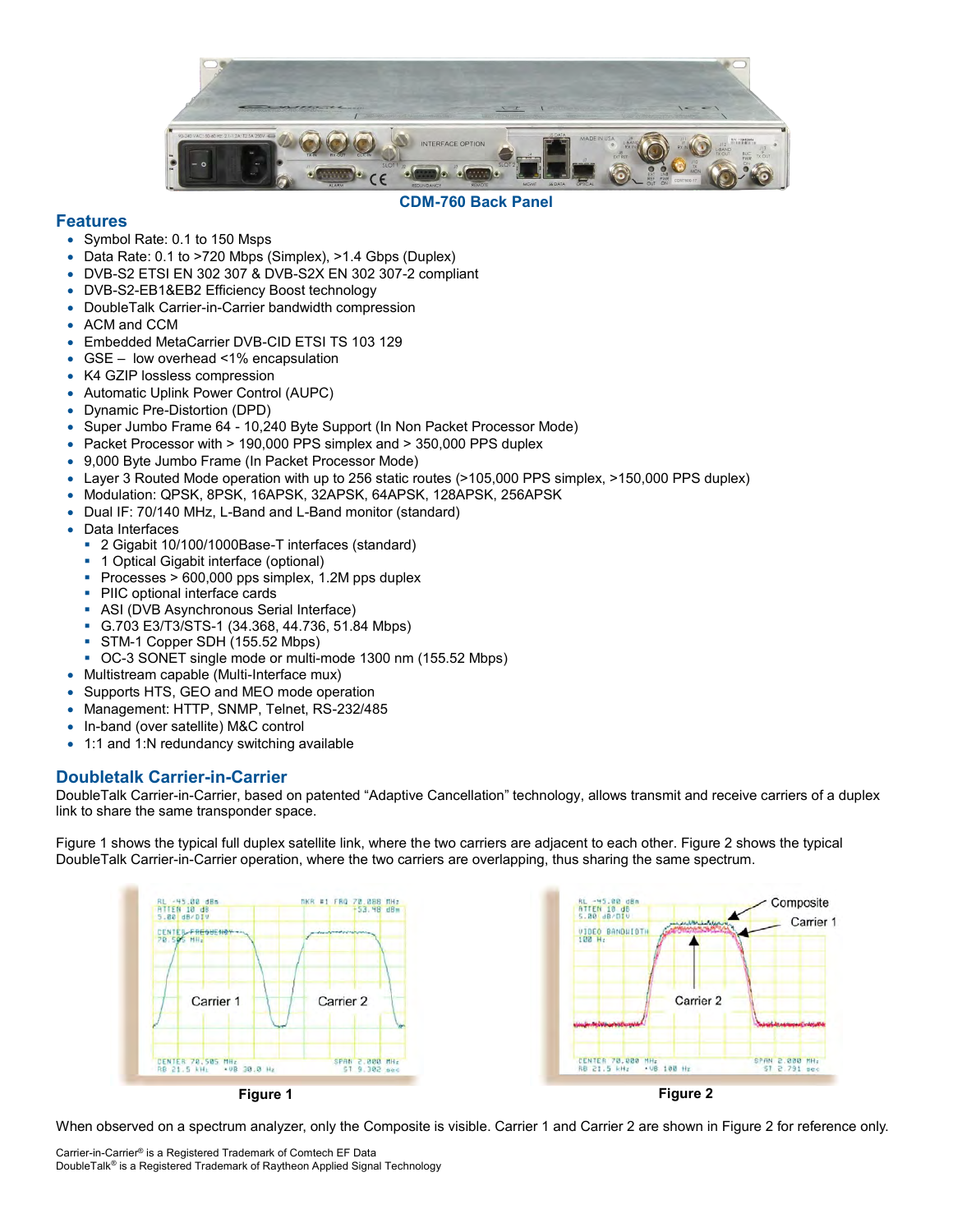## **Packet Processor**

The optional High-Speed Packet Processor enables efficient IP networking and transport over satellite with a processing engine capable of handling >190,000 PPS simplex and >350,000 PPS duplex. The packet processor performs header compression and Quality of Service (QoS) ensuring the highest quality of service with minimal jitter and latency for real-time traffic, priority treatment of mission critical applications and maximum bandwidth efficiency.

The Packet processor functions in Managed Switch Mode of operating as a layer 2 switch with VLAN and MPLS support.

#### *Header Compression*

The Packet Processor incorporates industry-leading header compression for Ethernet and IP traffic. In managed switch mode, header compression can reduce the 54 byte Ethernet/IP/UDP/RTP header to as little as 1 byte. For applications such as VoIP, header compression can provide bandwidth savings exceeding 65%. E.g. the 8 kbps G.729 voice codec requires 31.2 kbps once encapsulated into an Ethernet frame with IP/UDP/RTP. With header compression, the same voice call needs about 9 kbps – a saving of almost 70%. And, bandwidth requirements for typical Web/HTTP traffic can be reduced by 10% or more with TCP/IP header compression.

| Supported Layer 2, 2+ Headers        | <b>Supported Layer 3 Headers</b> |
|--------------------------------------|----------------------------------|
| <b>Fthernet</b>                      | IP                               |
| Ethernet + VLAN                      | TCP                              |
| Ethernet + VLAN + VLAN               | <b>UDP</b>                       |
| Fthernet + MPI S                     | RTP (Codec Independent)          |
| Ethernet + MPLS + MPLS               |                                  |
| $E$ thernet + VLAN + MPLS            |                                  |
| Ethernet + VLAN + MPLS + MPLS        |                                  |
| Ethernet + VLAN + VLAN + MPLS        |                                  |
| Ethernet + VLAN + VLAN + MPLS + MPLS |                                  |

#### *Traffic Shaping Functionality (QoS)*

Traffic Shaping Functionality (QoS) – The high-speed packet processor functions in a layer 2 mode of operation while performing the three processes that comprise traffic shaping: Classification, Prioritization and Drain.

- Classification of traffic is the basic mechanism by which a packet or frame can be sorted and associated with a particular group or priority. The more flexible a classification engine is, the more likely the high value services can be protected.
- Prioritization of traffic is a method of assigning various value levels to a particular packet or frame. Prioritization ensures that the packets / frames are "ordered" in such a manner that the highest level of protection is provided to the most valuable traffic.
- Drain Once the packets or frames are classified and prioritized, it needs to be determined how to drain the traffic. Does your network require you to pass all high level traffic in a strict priority manner such that lower priority traffic could be "starved" in times of congestion? Or, can determinations be made about the maximum and minimum levels of service you can accept on a per classification basis? The CDM-760 packet processor gives the operator or service provider many options to choose from.
	- DiffServ Industry-standard method of providing QoS enabling seamless co-existence in networks that implement DiffServ
	- Max/Priority Provides traffic prioritization with the ability to limit maximum traffic per priority class
	- Min/Max Provides a Committed Information Rate (CIR) to each user defined class of traffic with the ability to allow a higher burstable rate depending on availability
	- **Max/Priority with Weighting Mode** 
		- o Weights are applied all queues that have not reached their max BW limit
			- $\circ$  Once the max BW is reached, the scheduler will not drain any more data irrespective of its weights
	- **Min/MAX with Weighting Mode** 
		- o First serves the minimum BW
		- $\circ$  Once the minimum BW is met, the weights are applied until the Max BW is met
		- o Once the max BW is met, the scheduler will not drain any more data

| <b>Classification</b>                                                                                                                                   | <b>Prioritization</b>                                                                    | <b>Drain</b>                                                                                                           |
|---------------------------------------------------------------------------------------------------------------------------------------------------------|------------------------------------------------------------------------------------------|------------------------------------------------------------------------------------------------------------------------|
| <b>DiffServ</b><br>$\bullet$ MPLS<br>$\bullet$ VLAN<br>• Protocol<br>• Source IP Address<br>Destination IP Address<br>Source Port<br>• Destination Port | • Up to 8 different levels of<br>prioritization<br>Weighting can be enabled<br>per level | • DiffServ<br>• Max / Priority<br>$\bullet$ Min / Max<br>• Max / Priority with Weighting<br>• Min / Max with Weighting |

#### *Layer 3 Routed Mode*

In some cases, it may be desirable to function in a layer 3 routed mode of operation. The packet processor can be configured to run as a layer 3 device with static routing. The packet processor can have up to 256 static routes based on destination IP address mask. The packet processor in layer 3 routed mode can support >105,000 PPS simplex or >150,000 PPS duplex.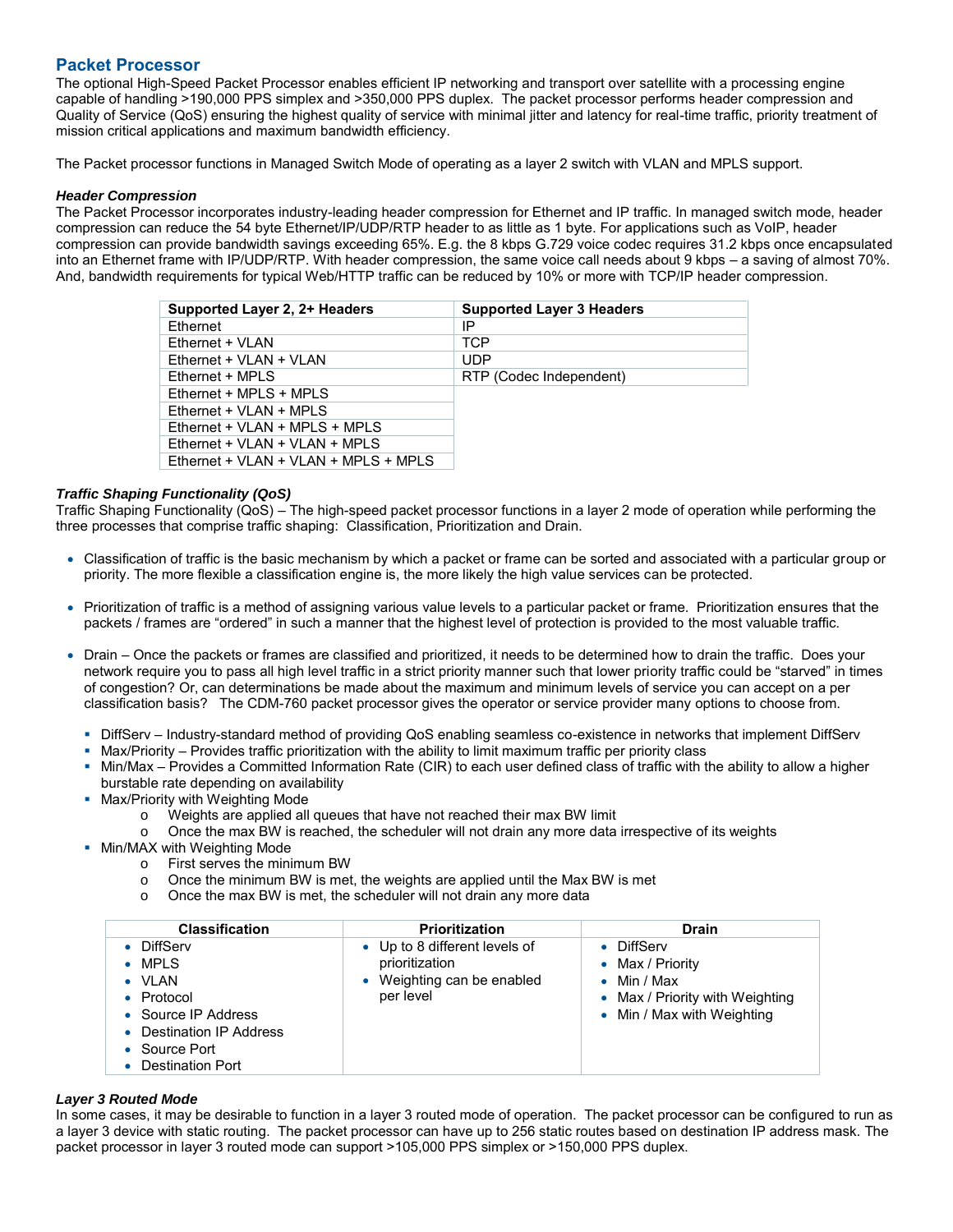## **Specifications**

| Symbol Rate Range              | 100 Ksps to 150 Msps (Simplex) in 1 sps<br>steps (modulation dependent over |
|--------------------------------|-----------------------------------------------------------------------------|
|                                | 64APSK)                                                                     |
| <b>Modulation Type</b>         | DVB-S2/S2X: ETSI EN 302 307 / 302                                           |
|                                | 307-2 compliant                                                             |
|                                | DVB-S2-EB1&EB2: DVB-S2 with                                                 |
|                                | Efficiency Boost technology                                                 |
| FECFrame                       | Normal (64,800 bits) or                                                     |
|                                | Short (16,200 bits)                                                         |
| Pilots                         | On or off                                                                   |
| Alpha (Rolloff)                | DVB-S2 Compliant: 20%, 25% or 35%                                           |
|                                | All Other Modulation Types Including                                        |
|                                | S2X                                                                         |
|                                | 5%, 10%, 15%, 20%, 25%, 35%                                                 |
| Management                     | Front panel keypad / display RS-232                                         |
|                                | /485, or                                                                    |
|                                | 10/100Base-T with SNMP, Telnet, HTTP                                        |
| Reflash                        | Ethernet management port                                                    |
| <b>Frequency Stability</b>     | Internal, stability $\pm$ 0.06 ppm                                          |
| External Reference Input /     | Internal, 1, 2, 5 or 10 MHz for IF and                                      |
| Output (BNC Female)            | data, internally phase locked.                                              |
|                                | Output: off or internal 10 MHz                                              |
| Form C                         | Modulator, demodulator and unit fault                                       |
| <b>Spectral Sense</b>          | Normal and inverted                                                         |
| <b>Configuration Retention</b> | Non-volatile memory; Returns upon                                           |
|                                | power up                                                                    |
|                                |                                                                             |

### *Options*

| Type                       | Option                                                                                                                                                                                                                            |
|----------------------------|-----------------------------------------------------------------------------------------------------------------------------------------------------------------------------------------------------------------------------------|
| <b>FAST</b>                | DVB-S2X with DVB-S2-EB1 & EB2                                                                                                                                                                                                     |
| <b>FAST</b>                | Symbol rate options                                                                                                                                                                                                               |
| <b>FAST &amp; Hardware</b> | Carrier-in-Carrier options                                                                                                                                                                                                        |
| <b>FAST &amp; Hardware</b> | Packet Processor (Can not be installed<br>with any PIIC data interface cards)                                                                                                                                                     |
| <b>FAST &amp; Hardware</b> | K4 GZIP lossless compression                                                                                                                                                                                                      |
| <b>FAST</b>                | ACM point to point client / controller                                                                                                                                                                                            |
| <b>FAST</b>                | DPD (Dynamic Pre-Distortion) 20 Msps -<br>63 Msps                                                                                                                                                                                 |
| <b>FAST</b>                | Optical Gigbit Ethernet enable                                                                                                                                                                                                    |
| Hardware                   | PIIC optional interface cards:<br>ASI (DVB Asynchronous Serial Interface)<br>G.703 E3/T3/STS-1 (34.368, 44.736,<br>51.84 Mbps)<br>STM-1 Copper SDH (155.52 Mbps)<br>OC-3 SONET single mode or multi-mode<br>1300 nm (155.52 Mbps) |
| Hardware                   | Rack slides                                                                                                                                                                                                                       |

## *Modulator (Dual IF)*

| <i><b>NOQUIATOr (DUALIF)</b></i>                  |                                                                                                        |
|---------------------------------------------------|--------------------------------------------------------------------------------------------------------|
| 70/140 MHz                                        | 50 to 180 MHz in 100 Hz steps                                                                          |
| Impedance / Connector                             | 75 $\Omega$ , BNC female. Return loss $\geq$ 18 dB                                                     |
| <b>Output Power</b>                               | 0 to -25 dBm, 0.1 dB steps (70/140 MHz)                                                                |
| Power Accuracy                                    | $\pm$ 0.5 dB of nominal at 25°C; Within<br>$\pm$ 0.5 dB from 25 $\degree$ C value at same<br>frequency |
| L-Band                                            | 950 to 2150 MHz in 100 Hz steps                                                                        |
| Impedance / Connector                             | 50 Ω, Type N female. Return loss $\geq 15$<br>dB                                                       |
| <b>Output Power</b>                               | 0 to $-40$ dBm, 0.1 dB steps                                                                           |
| Power Accuracy                                    | $\pm$ 0.5 dB of nominal at 25°C<br>$\pm$ 0.5 dB from 25 $\degree$ C value at same<br>frequency         |
| L-Band Monitor                                    | Same as L-Band or 900 + 70/140 MHz IF<br>at<br>$-27$ dBm $\pm$ 3 dB                                    |
| <b>Harmonics and Spurs</b>                        | < 60 dBc/4kHz, modulated carrier;<br>Excludes spectral mask area                                       |
| <b>External TX Carrier Off</b>                    | TTL low signal                                                                                         |
| Quadrature Phase Error and<br>Amplitude Imbalance | Sideband 35 dB below unmodulated<br>carrier                                                            |

| <b>Demodulator (Dual IF)</b>         |                                            |                                                                                                        |  |  |  |  |
|--------------------------------------|--------------------------------------------|--------------------------------------------------------------------------------------------------------|--|--|--|--|
| 70/140 MHz                           |                                            | 50 to 180 MHz in 100 Hz steps                                                                          |  |  |  |  |
| Impedance / Connector                |                                            | 75 $\Omega$ , BNC female. Return loss 15 dB min.                                                       |  |  |  |  |
| Input Power                          |                                            | Desired carrier:                                                                                       |  |  |  |  |
|                                      |                                            | Min. = $-58 + 10 \text{Log}$ (SR <sub>MSPS</sub> ) dBm<br>Max. = -23 + 10Log (SR <sub>MSPS</sub> ) dBm |  |  |  |  |
|                                      |                                            | or +10 dBm whichever is less.                                                                          |  |  |  |  |
| Max. Composite Power                 |                                            | +20 dBm or = $14 + 10 \text{Log} (180 / SR_{MSPS})$                                                    |  |  |  |  |
|                                      |                                            | dBc                                                                                                    |  |  |  |  |
|                                      |                                            | (whichever is less)                                                                                    |  |  |  |  |
| L-Band                               |                                            | 950 to 2150 in 100 Hz steps                                                                            |  |  |  |  |
| Impedance / Connector                |                                            | 50 Ω, Type N female. Return loss 10 dB                                                                 |  |  |  |  |
|                                      |                                            | min.                                                                                                   |  |  |  |  |
| <b>Input Power</b>                   |                                            | Desired carrier:                                                                                       |  |  |  |  |
|                                      |                                            | Min. = $-70 + 10 \text{Log}$ (SR <sub>MSPS</sub> )dBm                                                  |  |  |  |  |
|                                      |                                            | Max. $= -20 + 10 \text{Log (SR}_\text{MSPS})$ dBm                                                      |  |  |  |  |
|                                      |                                            | or +20 dBm whichever is less.                                                                          |  |  |  |  |
| Maximum Composite                    |                                            | +20 dBm or = $43 - 10 \text{Log}$ (SR <sub>MSPS</sub> ) dBc                                            |  |  |  |  |
|                                      |                                            | (whichever is less)                                                                                    |  |  |  |  |
|                                      |                                            |                                                                                                        |  |  |  |  |
| <b>Doubletalk Carrier-In-Carrier</b> |                                            |                                                                                                        |  |  |  |  |
| Symbol Rate Range                    |                                            | 1 Msps to 63 Msps in 1sps steps                                                                        |  |  |  |  |
| Delay Range                          |                                            | 0 to 300 ms                                                                                            |  |  |  |  |
|                                      |                                            | (factory default 230 - 290 ms)                                                                         |  |  |  |  |
| CnC Ratio                            |                                            | +7 dB to -7 dB interferer to desired                                                                   |  |  |  |  |
| Es/No degradation (dB)               |                                            | QPSK: 0.3 dB                                                                                           |  |  |  |  |
| measured at 0.0 dB CnC<br>Ratio      |                                            | 8PSK: 0.3 dB<br>16APSK: 0.4 dB                                                                         |  |  |  |  |
|                                      |                                            | 32APSK: 0.5 dB                                                                                         |  |  |  |  |
|                                      |                                            | 64APSK: 0.6 dB                                                                                         |  |  |  |  |
|                                      |                                            | 128APSK: 0.7 dB                                                                                        |  |  |  |  |
| Symbol Rate Ratio                    |                                            | Max 3:1 TX/RX or RX/TX                                                                                 |  |  |  |  |
| Satellite Configuration              |                                            | Transmit station sees own carrier. Non-                                                                |  |  |  |  |
|                                      |                                            | processing satellite.                                                                                  |  |  |  |  |
|                                      |                                            |                                                                                                        |  |  |  |  |
| <b>Base Unit Connectors</b>          |                                            |                                                                                                        |  |  |  |  |
| Alarm Connector                      |                                            | Form C: TX, RX and unit faults                                                                         |  |  |  |  |
| (DB-15 Male)                         |                                            | External TX carrier off                                                                                |  |  |  |  |
|                                      |                                            | IQ test point                                                                                          |  |  |  |  |
| Unit Management                      |                                            | DB-9 male with RS-232 and RS-485 2-<br>wire / 4-wire                                                   |  |  |  |  |
|                                      |                                            |                                                                                                        |  |  |  |  |
|                                      |                                            | RJ-45 Ethernet (maximum Ethernet<br>packet size                                                        |  |  |  |  |
|                                      |                                            | 1536 bytes including Ethernet header &                                                                 |  |  |  |  |
|                                      |                                            | CRC)                                                                                                   |  |  |  |  |
| TX & RX IF Connectors                |                                            | BNC female (70/140 MHz)                                                                                |  |  |  |  |
|                                      |                                            | Type-N female (L-Band)                                                                                 |  |  |  |  |
| L-Band Monitor                       |                                            | SMA female                                                                                             |  |  |  |  |
| Ethernet Data Interfaces on          |                                            | 2 x RJ-45 10/100/1000Base-T Ethernet                                                                   |  |  |  |  |
| main modem (Non-Packet               |                                            | 1 x Optical Gibabit Ethernet (optional)                                                                |  |  |  |  |
| Processor)                           |                                            | Note: All Data GigE interfaces support                                                                 |  |  |  |  |
|                                      |                                            | super jumbo frames with a maximum                                                                      |  |  |  |  |
|                                      |                                            | Ethernet frame size of 10,240 bytes                                                                    |  |  |  |  |
|                                      |                                            | including Ethernet header & CRC                                                                        |  |  |  |  |
| Packet Processor Interface           |                                            | 4 x RJ-45 10/100/1000Base-T Ethernet                                                                   |  |  |  |  |
|                                      |                                            | interface (User Traffic), 1 x RJ11 (CLI                                                                |  |  |  |  |
|                                      |                                            | serial), 1 x 10/100/1000Base-T Ethernet                                                                |  |  |  |  |
|                                      |                                            | interface (Management) Note: Cannot<br>use any PIIC interfaces cards if Packet                         |  |  |  |  |
|                                      |                                            | Processor is installed. Packet processor                                                               |  |  |  |  |
|                                      |                                            | card will support super jumbo frames with                                                              |  |  |  |  |
|                                      |                                            | a maximum Ethernet frame size of 9,000                                                                 |  |  |  |  |
|                                      |                                            | bytes including Ethernet header & CRC                                                                  |  |  |  |  |
|                                      |                                            |                                                                                                        |  |  |  |  |
| <b>Test Functions</b>                |                                            |                                                                                                        |  |  |  |  |
| Data Test Pattern                    |                                            | 2^10-1, 2^15-1, 2^23-1 compatible with BERT on TX                                                      |  |  |  |  |
|                                      |                                            | data on applicable interfaces                                                                          |  |  |  |  |
| <b>CW</b>                            |                                            | Modulation disabled and CW signal is transmitted                                                       |  |  |  |  |
| <b>SSB Carrier</b>                   | Provides suppressed carrier and suppressed |                                                                                                        |  |  |  |  |

sideband

Loopback Full-duplex only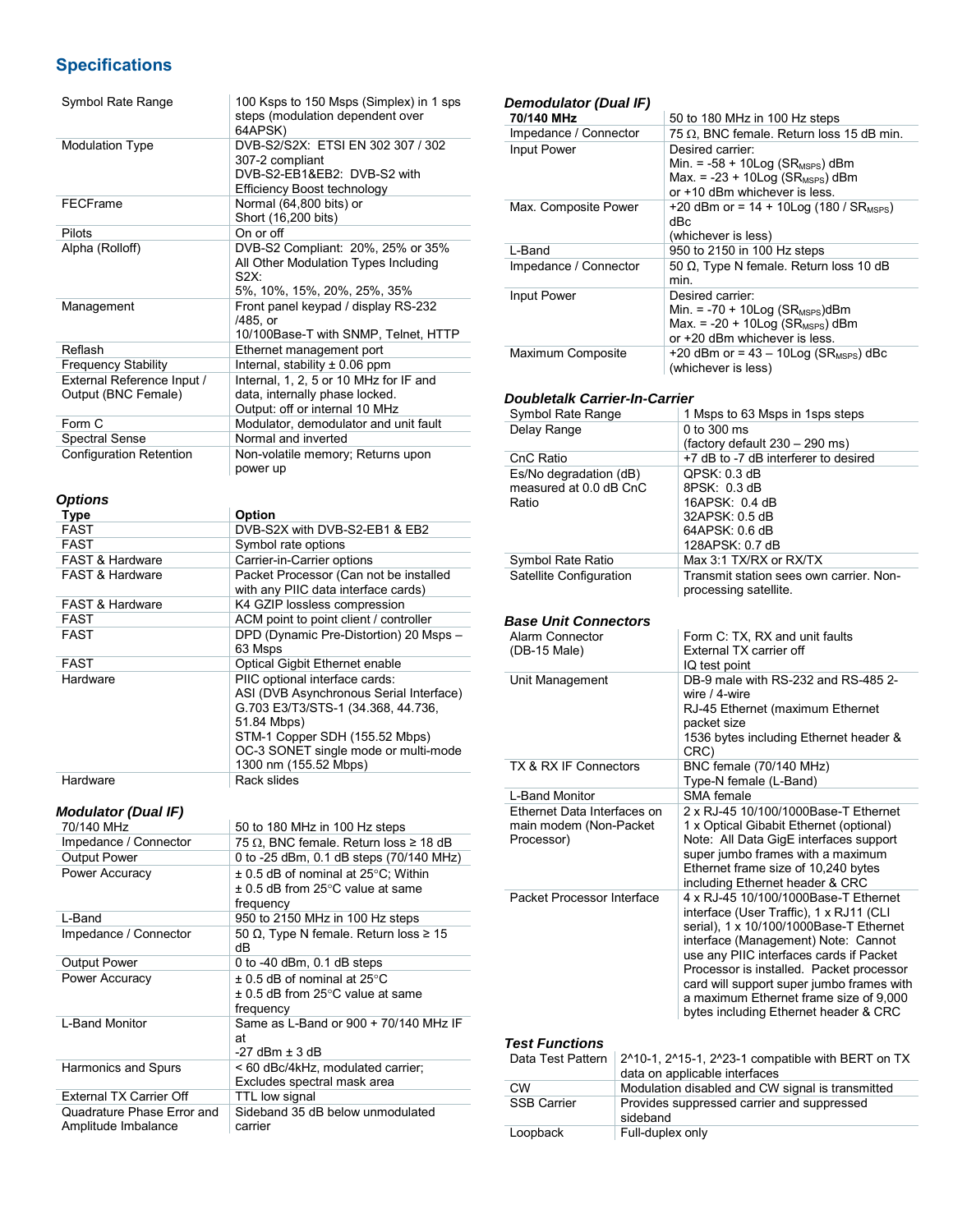## *Environmental and Physical*

| Temperature              |                                                |
|--------------------------|------------------------------------------------|
| Operating                | 0 to 50 $\degree$ C (32 to 122 $\degree$ F)    |
| Storage                  | -40 to 70 $\degree$ C (-40 to 158 $\degree$ F) |
| Humidity                 | 95% maximum, non-condensing                    |
| Power Supply Input       | 100-240 VAC 50/60 Hz                           |
|                          | 43-60 VDC (48 VDC option)                      |
| <b>Power Consumption</b> |                                                |
| 120 VAC at 60 Hz         | 88 W, 93 VA typical                            |
| 230 VAC at 50 Hz         | 88 W, 133 VA typical                           |
| 48 VDC                   | 85 W typical                                   |
| Dimensions (1RU)         | 1.75" x 19" x 18.65"                           |
| (height x width x depth) | $(48 \times 47.4 \times 4.4 \text{ cm})$       |
| Weight                   | 15 lbs (6.8 kg)                                |
| <b>AC Receptacles</b>    | Includes restraint for standard IEC-320 inlet  |
| <b>Agency Compliance</b> | CE Mark and FCC part 15                        |

#### *Accessories*

| Type                 | Option                                                                                                   |
|----------------------|----------------------------------------------------------------------------------------------------------|
| 1:1 Modem Redundancy | CRS-170A (L-Band), CRS-180 (70/140)<br>MHz)                                                              |
| 1:N Modem Redundancy | CRS-500 70/140 MHz or L-Band (Only for<br>use with 10/100/1000Base-T or G.703<br>T3/E3/STS-1 interfaces) |

|             |            |        | DVB-S2, Normal Block, Pilot ON, QEF (PER 1E-7) |        |        |             |       |        |
|-------------|------------|--------|------------------------------------------------|--------|--------|-------------|-------|--------|
|             |            |        |                                                |        |        |             |       |        |
|             |            | Min SR | Max SR                                         | Min DR | Max DR | Spec Eff    | QEF   | QEF    |
| <b>MOD</b>  | <b>FEC</b> | (Msps) | (Msps)                                         | (Mbps) | (Mbps) | (Bits / Hz) | Eb/No | Es/No  |
| <b>QPSK</b> | 1/4        | 0.1    | 150                                            | 0.05   | 72     | 0.48        | 1.1   | $-2.1$ |
| <b>QPSK</b> | 1/3        | 0.1    | 150                                            | 0.06   | 96     | 0.64        | 0.9   | $-1.0$ |
| <b>QPSK</b> | 2/5        | 0.1    | 150                                            | 0.08   | 115.5  | 0.77        | 1.0   | $-0.1$ |
| <b>QPSK</b> | 1/2        | 0.1    | 150                                            | 0.10   | 144.80 | 0.97        | 1.5   | 1.3    |
| <b>QPSK</b> | 3/5        | 0.1    | 150                                            | 0.12   | 174.00 | 1.16        | 1.9   | 2.5    |
| <b>QPSK</b> | 2/3        | 0.1    | 150                                            | 0.13   | 193.70 | 1.29        | 2.2   | 3.3    |
| <b>QPSK</b> | 3/4        | 0.1    | 150                                            | 0.15   | 217.80 | 1.45        | 2.7   | 4.3    |
| <b>QPSK</b> | 4/5        | 0.1    | 150                                            | 0.15   | 232.40 | 1.55        | 3.0   | 4.9    |
| <b>QPSK</b> | 5/6        | 0.1    | 150                                            | 0.16   | 242.30 | 1.62        | 3.3   | 5.4    |
| <b>QPSK</b> | 8/9        | 0.1    | 150                                            | 0.17   | 258.60 | 1.72        | 4.0   | 6.4    |
| <b>QPSK</b> | 9/10       | 0.1    | 150                                            | 0.17   | 261.90 | 1.75        | 4.2   | 6.6    |
| 8PSK        | 3/5        | 0.1    | 120                                            | 0.17   | 208.80 | 1.74        | 3.7   | 6.1    |
| 8PSK        | 2/3        | 0.1    | 120                                            | 0.19   | 232.30 | 1.94        | 3.6   | 6.5    |
| 8PSK        | 3/4        | 0.1    | 120                                            | 0.22   | 261.40 | 2.18        | 4.8   | 8.2    |
| 8PSK        | 5/6        | 0.1    | 120                                            | 0.24   | 290.60 | 2.42        | 5.8   | 9.6    |
| 8PSK        | 8/9        | 0.1    | 120                                            | 0.26   | 310.30 | 2.59        | 6.9   | 11.0   |
| 8PSK        | 9/10       | 0.1    | 120                                            | 0.26   | 314.20 | 2.62        | 7.1   | 11.3   |
| 16APSK      | 2/3        | 0.1    | 90                                             | 0.26   | 231.80 | 2.58        | 5.4   | 9.5    |
| 16APSK      | 3/4        | 0.1    | 90                                             | 0.29   | 260.60 | 2.90        | 6.0   | 10.6   |
| 16APSK      | 4/5        | 0.1    | 90                                             | 0.31   | 278.10 | 3.09        | 6.5   | 11.4   |
| 16APSK      | 5/6        | 0.1    | 90                                             | 0.32   | 290.00 | 3.22        | 6.9   | 12.0   |
| 16APSK      | 8/9        | 0.1    | 90                                             | 0.34   | 309.60 | 3.44        | 7.8   | 13.2   |
| 16APSK      | 9/10       | 0.1    | 90                                             | 0.35   | 313.50 | 3.48        | 8.1   | 13.5   |
| 32APSK      | 3/4        | 0.1    | 72                                             | 0.36   | 260.90 | 3.62        | 7.6   | 13.2   |
| 32APSK      | 4/5        | 0.1    | 72                                             | 0.39   | 278.40 | 3.87        | 8.1   | 14.0   |
| 32APSK      | 5/6        | 0.1    | 72                                             | 0.40   | 290.20 | 4.03        | 8.7   | 14.8   |
| 32APSK      | 8/9        | 0.1    | 72                                             | 0.43   | 309.80 | 4.30        | 9.9   | 16.2   |
| 32APSK      | 9/10       | 0.1    | 72                                             | 0.44   | 313.70 | 4.36        | 10.1  | 16.5   |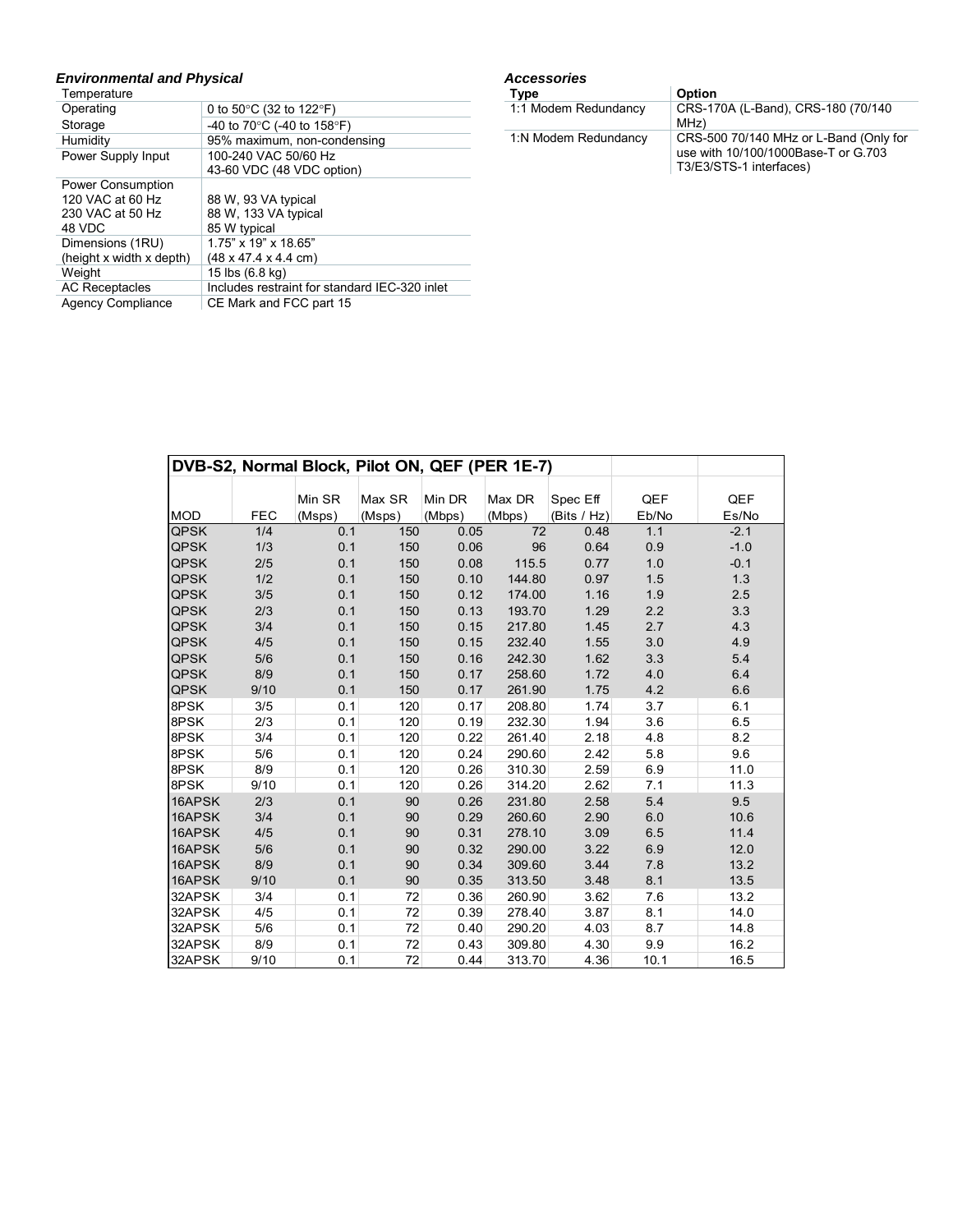|                            | DVB-S2X Normal Block, Pilot ON, QEF (FER 1E-5) |            |            |              |                  |              |            |              |  |
|----------------------------|------------------------------------------------|------------|------------|--------------|------------------|--------------|------------|--------------|--|
| <b>AWGN Linear Channel</b> |                                                |            |            |              |                  |              |            |              |  |
|                            |                                                | Min SR     | Max SR     | Min DR       | Max DR           | Spec Eff     |            |              |  |
| <b>MOD</b>                 | FEC                                            | (Msps)     | (Msps)     | (Mbps)       | (Mbps)           | (Bits / Hz)  | QEF Eb/No  | QEF Es/No    |  |
| <b>QPSK</b>                | 1/4                                            | 0.1        | 150        | 0.05         | 72               | 0.48         | 1.1        | $-2.1$       |  |
| <b>QPSK</b>                | 13/45                                          | 0.1        | 150        | 0.06         | 83.10            | 0.55         | 0.7        | $-1.9$       |  |
| <b>QPSK</b>                | 1/3                                            | 0.1        | 150        | 0.06         | 96               | 0.64         | 0.9        | $-1.0$       |  |
| <b>QPSK</b>                | 2/5                                            | 0.1        | 150        | 0.08         | 115.5            | 0.77         | 1.0        | $-0.1$       |  |
| <b>QPSK</b>                | 9/20                                           | 0.1        | 150        | 0.09         | 130.20           | 0.87         | 0.9        | 0.3          |  |
| <b>QPSK</b><br><b>QPSK</b> | 1/2<br>11/20                                   | 0.1<br>0.1 | 150<br>150 | 0.1<br>0.11  | 144.80<br>159.40 | 0.97<br>1.06 | 1.5<br>1.3 | 1.3<br>1.6   |  |
| <b>QPSK</b>                | 3/5                                            | 0.1        | 150        | 0.12         | 174.00           | 1.16         | 1.9        | 2.5          |  |
| <b>QPSK</b>                | 2/3                                            | 0.1        | 150        | 0.13         | 193.70           | 1.29         | 2.2        | 3.3          |  |
| <b>QPSK</b>                | 3/4                                            | 0.1        | 150        | 0.15         | 217.80           | 1.45         | 2.7        | 4.3          |  |
| <b>QPSK</b>                | 4/5                                            | 0.1        | 150        | 0.15         | 232.40           | 1.55         | 3.0        | 4.9          |  |
| <b>QPSK</b>                | 5/6                                            | 0.1        | 150        | 0.16         | 242.30           | 1.62         | 3.3        | 5.4          |  |
| <b>QPSK</b>                | 8/9                                            | 0.1        | 150        | 0.17         | 258.60           | 1.72         | 4.0        | 6.4          |  |
| QPSK                       | 9/10                                           | 0.1        | 150        | 0.17         | 261.90           | 1.75         | 4.2        | 6.6          |  |
| 8PSK                       | $5/9-L$                                        | 0.1        | 150        | 0.16         | 241.50           | 1.61         | 2.7        | 4.8          |  |
| 8PSK                       | 26/45-L                                        | 0.1        | 150        | 0.17         | 251.20           | 1.67         | 3.0        | 5.2          |  |
| 8PSK                       | 3/5                                            | 0.1        | 150        | 0.17         | 261.00           | 1.74         | 3.7        | 6.1          |  |
| 8PSK<br>8PSK               | 23/36<br>2/3                                   | 0.1<br>0.1 | 150<br>150 | 0.19<br>0.19 | 278.00<br>290.40 | 1.85<br>1.94 | 3.5<br>3.6 | 6.2<br>6.5   |  |
| 8PSK                       | 25/36                                          | 0.1        | 150        | 0.20         | 302.30           | 2.02         | 4.1        | 7.1          |  |
| 8PSK                       | 13/18                                          | 0.1        | 150        | 0.21         | 314.50           | 2.10         | 4.4        | 7.6          |  |
| 8PSK                       | 3/4                                            | 0.1        | 150        | 0.22         | 326.70           | 2.18         | 4.8        | 8.2          |  |
| 8PSK                       | 5/6                                            | 0.1        | 150        | 0.24         | 363.30           | 2.42         | 5.8        | 9.6          |  |
| 8PSK                       | 8/9                                            | 0.1        | 150        | 0.26         | 387.90           | 2.59         | 6.9        | 11.0         |  |
| 8PSK                       | 9/10                                           | 0.1        | 150        | 0.26         | 392.70           | 2.62         | 7.1        | 11.3         |  |
| 16APSK                     | $1/2-L$                                        | 0.1        | 150        | 0.19         | 288.80           | 1.93         | 3.4        | 6.2          |  |
| 16APSK                     | $8/15-L$                                       | 0.1        | 150        | 0.21         | 308.20           | 2.05         | 3.6        | 6.7          |  |
| 16APSK                     | $5/9-L$                                        | 0.1        | 150        | 0.21         | 321.20           | 2.14         | 3.7        | 7.0          |  |
| 16APSK                     | 26/45                                          | 0.1        | 150        | 0.22         | 334.10           | 2.23         | 4.2        | 7.7          |  |
| 16APSK                     | 3/5                                            | 0.1        | 150        | 0.23         | 347.10           | 2.31         | 4.4        | 8.0          |  |
| 16APSK<br>16APSK           | $3/5-L$<br>28/45                               | 0.1<br>0.1 | 150<br>150 | 0.23<br>0.24 | 347.10<br>360.00 | 2.31<br>2.40 | 4.0<br>4.5 | 7.6<br>8.3   |  |
| 16APSK                     | 23/36                                          | 0.1        | 150        | 0.25         | 369.70           | 2.46         | 4.6        | 8.5          |  |
| 16APSK                     | $2/3-L$                                        | 0.1        | 150        | 0.26         | 385.90           | 2.57         | 4.5        | 8.6          |  |
| 16APSK                     | 2/3                                            | 0.1        | 150        | 0.26         | 386.30           | 2.58         | 5.4        | 9.5          |  |
| 16APSK                     | 25/36                                          | 0.1        | 150        | 0.27         | 402.10           | 2.68         | 5.2        | 9.5          |  |
| 16APSK                     | 13/18                                          | 0.1        | 150        | 0.28         | 418.30           | 2.79         | 5.4        | 9.9          |  |
| 16APSK                     | 3/4                                            | 0.1        | 150        | 0.29         | 434.40           | 2.90         | 6.0        | 10.6         |  |
| 16APSK                     | 7/9                                            | 0.1        | 150        | 0.30         | 450.60           | 3.00         | 6.0        | 10.8         |  |
| 16APSK                     | 4/5                                            | 0.1        | 150        | 0.31         | 463.50           | 3.09         | 6.5        | 11.4         |  |
| 16APSK                     | 5/6                                            | 0.1        | 150        | 0.32         | 483.30           | 3.22         | 6.9        | 12.0         |  |
| 16APSK                     | 77/90                                          | 0.1        | 150        | 0.33         | 495.90           | 3.31         | $7.0\,$    | 12.2         |  |
| 16APSK<br>16APSK           | 8/9<br>9/10                                    | 0.1<br>0.1 | 150<br>150 | 0.34<br>0.35 | 516.00<br>522.50 | 3.44<br>3.48 | 7.8<br>8.1 | 13.2<br>13.5 |  |
| 32APSK                     | $2/3-L$                                        | 0.1        | 150        | 0.32         | 482.80           | 3.22         | 6.3        | 11.4         |  |
| 32APSK                     | 32/45                                          | 0.1        | 150        | 0.34         | 515.20           | 3.43         | 6.6        | 12.0         |  |
| 32APSK                     | 11/15                                          | 0.1        | 150        | 0.35         | 531.40           | 3.54         | 7.0        | 12.5         |  |
| 32APSK                     | 3/4                                            | 0.1        | 150        | 0.36         | 543.50           | 3.62         | 7.6        | 13.2         |  |
| 32APSK                     | 7/9                                            | 0.1        | 150        | 0.38         | 563.70           | 3.76         | 7.6        | 13.3         |  |
| 32APSK                     | 4/5                                            | 0.1        | 150        | 0.39         | 579.90           | 3.87         | 8.1        | 14.0         |  |
| 32APSK                     | $5/6$                                          | 0.1        | 150        | 0.40         | 604.70           | 4.03         | 8.7        | 14.8         |  |
| 32APSK                     | 8/9                                            | 0.1        | 150        | 0.43         | 645.50           | 4.30         | 9.9        | 16.2         |  |
| 32APSK                     | 9/10                                           | 0.1        | 150        | 0.44         | 653.60           | 4.36         | 10.1       | 16.5         |  |
| 64APSK                     | 32/45-L                                        | 0.1        | 150        | 0.41         | 616.70           | 4.11         | 8.3        | 14.4         |  |
| 64APSK<br>64APSK           | 11/15<br>7/9                                   | 0.1<br>0.1 | 150<br>150 | 0.42<br>0.45 | 636.10<br>674.90 | 4.24<br>4.50 | 8.9<br>9.4 | 15.2<br>15.9 |  |
| 64APSK                     | 4/5                                            | 0.1        | 150        | 0.46         | 694.20           | 4.63         | 9.6        | 16.3         |  |
| 64APSK                     | 5/6                                            | 0.1        | 150        | 0.48         | 723.30           | 4.82         | 10.1       | 16.9         |  |
| 128apsk                    | 3/4                                            | 0.1        | 135        | 0.51         | 681.80           | 5.05         | 11.8       | 18.8         |  |
| 128apsk                    | 7/9                                            | 0.1        | 135        | 0.52         | 706.10           | 5.23         | 12.4       | 19.6         |  |
| 256apsk                    | 29/45-L                                        | 0.1        | 120        | 0.50         | 595.20           | 4.96         | 11.1       | 18.1         |  |
| 256apsk                    | $2/3-L$                                        | 0.1        | 120        | 0.51         | 615.60           | 5.13         | 10.9       | 18.1         |  |
| 256apsk                    | 31/45-L                                        | 0.1        | 120        | 0.53         | 636.00           | 5.30         | 12.1       | 19.3         |  |
| 256apsk                    | 32/45                                          | 0.1        | 120        | 0.55         | 656.40           | 5.47         | 12.3       | 19.7         |  |
| 256apsk                    | 11/15-L                                        | 0.1        | 120        | 0.56         | 676.80           | 5.64         | 12.4       | 19.9         |  |
| 256apsk                    | 3/4                                            | 0.1        | 120        | 0.58         | 692.40           | 5.77         | 13.2       | 20.8         |  |